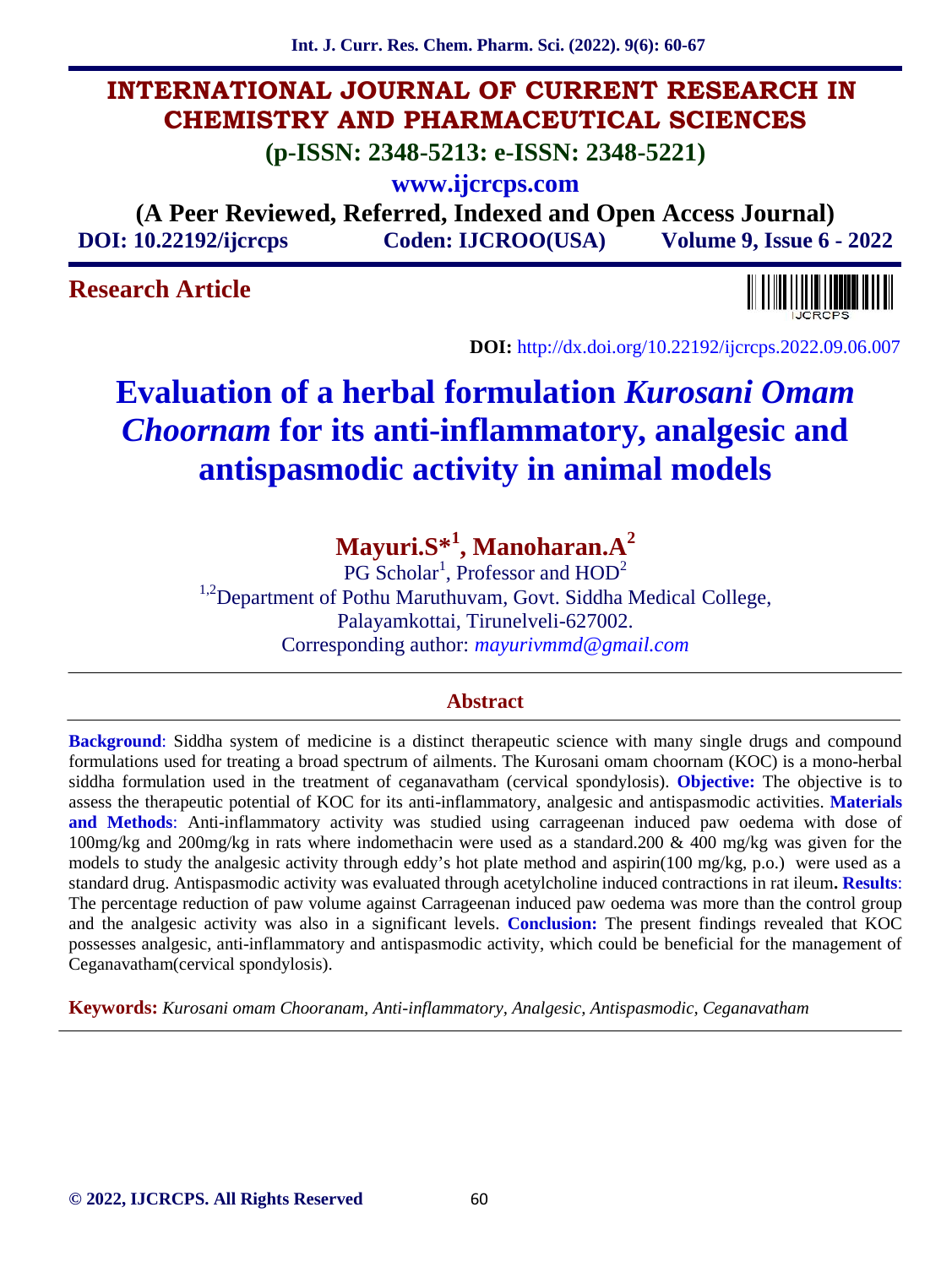# **Introduction**

Medicinal plants are considered a repository of<br>numerous types of bioactive compounds numerous types of bioactive possessing varied therapeutic properties. According to the World Health Organisation survey report approximately 80% of the people in developing countries depend on traditional herbal related formulations to cure diseases. Today herbal medicines are in great demand in the developed world for primary health care due their efficacy, safety and lesser side effects. Siddha Medical system is a Dravidian based medicine with its roots in Tamil language speaking regions. The sources of medicines are utilized from herbal, herbo-mineral, metal and animal Kingdom. Of these, the medicines of plant origin are given prime importance and given first hand to treat diseases. Single herbal treatment is one of the specification of siddha system of medicine, there are many single herbal formulation mentioned in siddha text books. Kurosani omam chooranam,

which is a single herbal medicine used in treatment of vatha disease ceganavatham (cervical spondylosis) according to standard siddha literature. The present investigation was undertaken to demonstrate the pharmacological potential of Kurosani omam chooranam by using various animal models and thus to explore the drug for their potent antispasmodic, Antiinflammatory and Analgesic effect.

# **Materials and Methods**

## **Collection, authentication and purification**

The raw drug was purchased from well reputed drug shop, Thakkalay, Kanyakumari. The raw drug was identified and authenticated by the medicinal botanist, Government Siddha Medical College, Palayamkottai. The trial drug is purified and shade dried. The seeds were powdered and sieved by using a fine cloth and then bottled up.

### **Table 1.Ingredients of Kurosani omam Choornam.**

| S.No. | <b>Tamil Name</b>        | Scientific name | Parts used | <b>Ouantity</b> |
|-------|--------------------------|-----------------|------------|-----------------|
|       | Kurosani omam Hyoscyamus |                 | Seeds      | 0.5             |
|       |                          | niger.Linn      |            |                 |

## **Experimental animals**

Young wistar rats of either sex aged 4-5 weeks, average weight 20-25 gm were used for Antiinflammatory and analgesic studies. The rats were purchased from the animal house, Nagarkoil . They were kept in standard environmental condition (at  $24.0\pm0\degree$ C temperature & 55-65%) relative humidity and 12 hour light/12 hour dark cycle) for one week for acclimation after their purchase and fed ICDDRB formulated rodent food and water ad libitum. The set of rules followed for animal experiment were approved by the institutional animal ethical committee (Zimmermann, 1983).Antispasmodic studies were carried out in rabbits. They were obtained from CAP laps animal house. Rabbits were maintained under standard laboratory conditions of temperature  $(25 \pm 2^0C)$  and 12/12 hour light/dark

cycle and for anticholinergic study the Rabbits were sacrificed by blow to the head and exsanguinated as per CPCSEA recommended guidelines.

## **Anti-inflammatory activity**

### **Carrageenan induced rat paw edema**

Evaluation of Acute Anti-inflammatory activity Carrageenan induced rat paw oedema the rats were divided into four groups containing six rats in each group. 0.1ml of 1.0% carrageenan in normal saline (0.9% w/v NaCl) was injected to the sub plantar region of right hind paw. The trial drug KOC was administered to the rats 1 h before carrageenan injection. Different groups were treated as follows:

#### **© 2022, IJCRCPS. All Rights Reserved** 61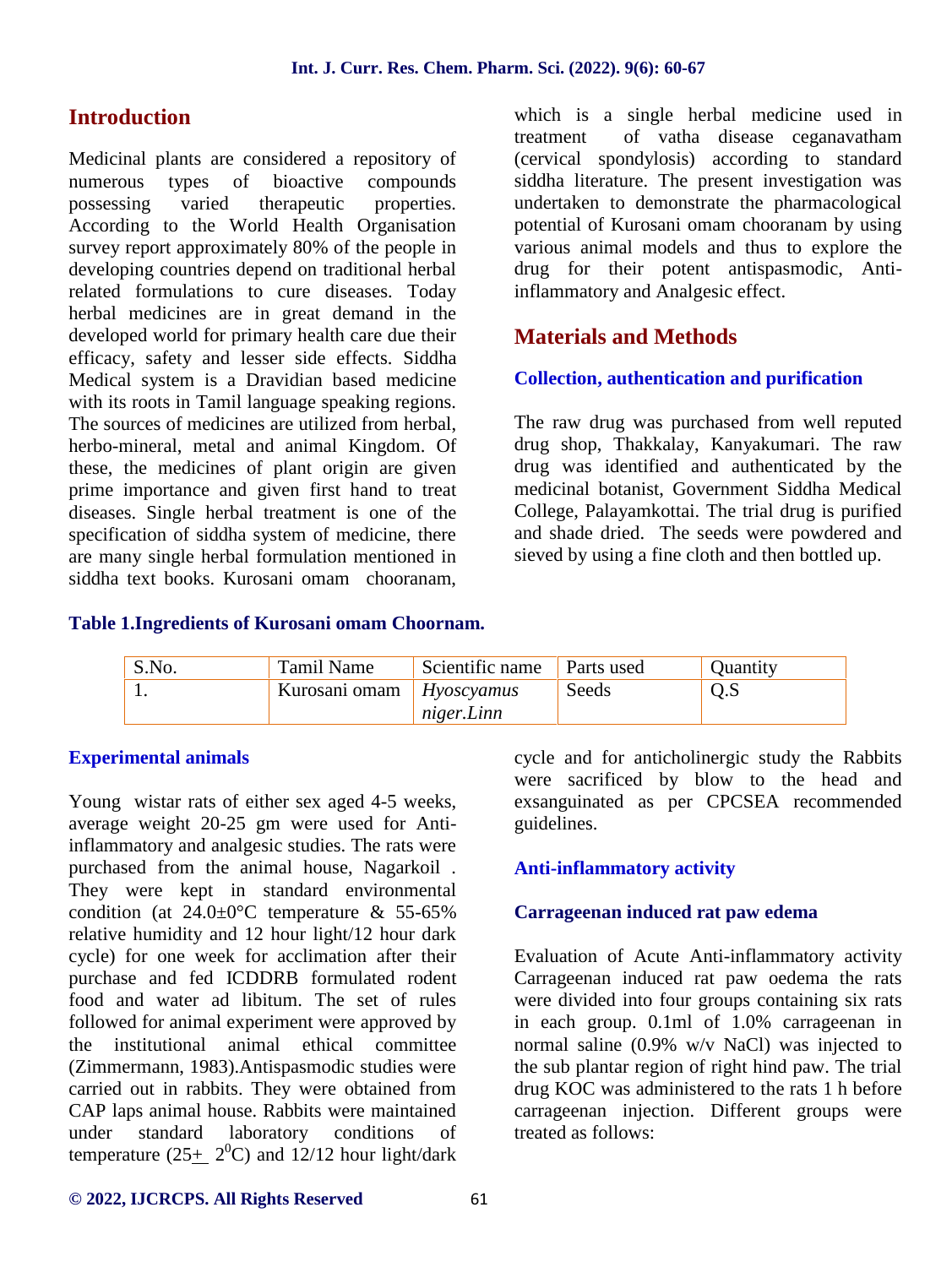Group I : Carrageenan (0.1 ml of 1.0% carrageenan/rat to the sub plantar region).

Group II: Carrageenan (0.1 ml of 1.0% carrageenan/rat to the sub plantar region).+ Indomethacin (10 mg/kg b. w., p. o.)

Group III and IV: Carrageenan (0.1 ml of 1.0% carrageenan/rat to the sub plantar region).+ KOC  $(200 \text{ mg/kg}$  and  $400 \text{ mg/kg}$  b. w., p. o. respectively).

The paw volume was measured initially and at 1, 2, 3 and 4 h after carrageenan injection, using Plethysmograph, inflammation was calculated.

## **Analgesic activity**

## **Hot plate method**

Experimental animals of either sex were randomly selected and divided into four groups designated as group-I, group-II, group-III and group-IV consisting of five Rats in each group for control, positive control and test sample group respectively. Each group received a particular treatment i.e. control (1% Tween-80 solution in water, 10ml/kg, p.o.), positive control (Asprin 100 mg/kg, p.o.) and the test sample (drug of 200 mg/kg, p.o. & 400 mg/kg, p.o. respectively). The animals were positioned on

Eddy's hot plate kept at a temperature of  $55\pm0.5$  0 C. A cut off period of 15 s (Franzotti *et al.*, 2000) was observed to avoid damage to the paw. Reaction time was recorded when animals licked their fore or hind paws, or jumped prior to and 0, 30, 60 and 90 min after oral administration of the samples (Eddy *et al.*, 1953; Kulkarni,1999; Toma *et al.*, 2003).

## **Statistical analysis**

The results of statistical analysis for animal experiment were expressed as mean  $\pm$  SEM and were evaluated by ANOVA followed by Dunnet's multiple comparisons

## **Antispasmodic Activity**

Animals sacrificed and a segment from ileum (2 cm) was dissected from the terminal ileum and mounted in an organ bath containing Tyrode solution (10 ml) between two stainless steel hooks under 0.5 to 1 g initial tension. The lower hook was fixed at the bottom of the organ bath and upper one was connected to an isotonic transducer. It was continuously aerated and maintained at  $37+0.5$ <sup>o</sup>C. The equilibrium period was 60 minutes and the bath solution was refreshed every 15 minutes. After equilibrium period, a dose response curve for histamine in varient molar concentration, by maintaining 45 minutes time cycle was taken separately .

## **Statistical analysis**

Ileum contractions induced by agonist were assumed as 100% and reductions induced by test drug calculated. Percentage of ileum contraction was expressed as mean +SEM. Results were analysed using one-way analysis of variance (ANOVA). Probability values less than 0.05 were considered as significant.

(ANOVA) followed by Dunnet "t" test. Differences were considered significant when P<0.05 and very significant when P<0.01.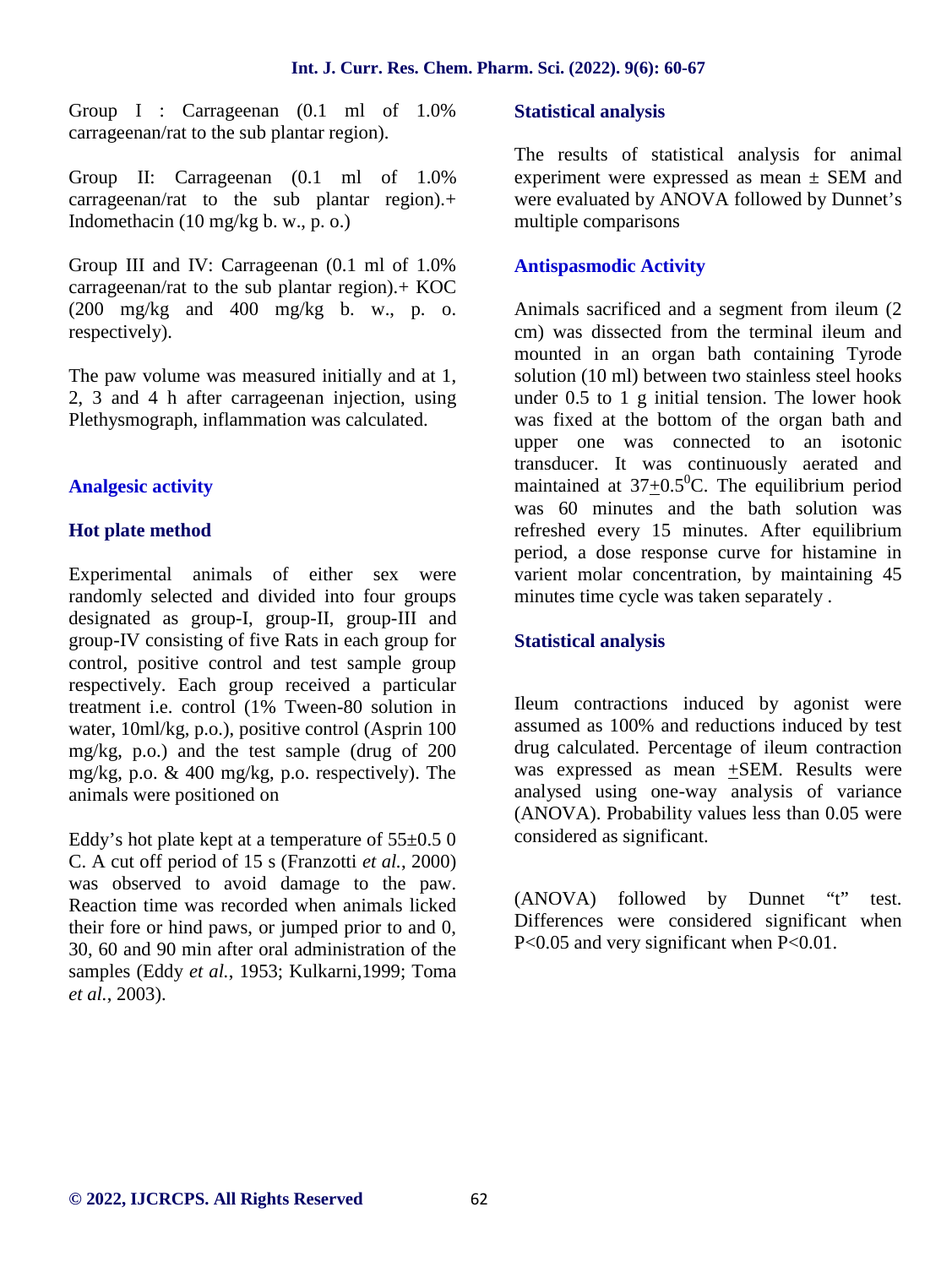# **Results**

## **Anti-inflammatory activity**

## **Table 2.Results of Anti-inflammatory activity of KOC**

|                         | Treatment                                              | 1hr             | 2 <sup>hr</sup> | 3 <sub>hr</sub> | 4hr             | $%$ of<br>inhibition |
|-------------------------|--------------------------------------------------------|-----------------|-----------------|-----------------|-----------------|----------------------|
| group                   | carrageenan( $1\%$ w/v)                                | $0.92 \pm 0.52$ | $2.57 \pm 0.17$ | $2.92 \pm 0.52$ | $2.94 \pm 0.54$ |                      |
| group<br>2              | carrageenan( $1\%$ w/v)<br>$+indomethacin(10mg/kg)$    | $0.41 \pm 0.01$ | $1.75 \pm 0.35$ | $1.94 \pm 0.54$ | $1.45 \pm 0.05$ | 50.68                |
| group<br>3              | carrageenan( $1\%$ w/v)+ KOC<br>low dose $(200mg/kg)$  | $0.51 \pm 0.11$ | $1.78 \pm 0.38$ | $1.67 \pm 0.27$ | $1.56 \pm 0.16$ | 46.93                |
| group<br>$\overline{4}$ | carrageenan( $1\%$ w/v)+ KOC<br>high dose $(400mg/kg)$ | $0.52 \pm 0.11$ | $1.78 \pm 0.38$ | $1.74 \pm 0.34$ | $1.52 \pm 0.12$ | 48.29                |

Values are mean  $\pm$  SEM (n = 6) (Dunnett' test). \*\*\*  $p < 0.001$  when compared to control

The results of the effect of *KOC* on carrageenaninduced edema in hind Paw of rats is given in Table 2. The edema volume increased over time, this increase was greater in the group treated by the saline and lesser in *KOC* 200,KOC400 and indomethacin. These results were significant compared to the control group  $(P < 0.001)$ . The percentage of inhibition was 46.93% and 48.36% for *KOC* 200 and *KOC* 400 respectively. In the same condition indomethacin 10mg /kg has a percentage of inhibition of 50.68%.

## **Analgesic activity**

## **Table 3. Results of Analgesic activity of KOC**

| <b>GROUP</b>     | <b>DOSE</b> | Mean latency before and after drug administration |                     |                     | % inhibition          |                   |                   |                   |
|------------------|-------------|---------------------------------------------------|---------------------|---------------------|-----------------------|-------------------|-------------------|-------------------|
|                  |             | $0 \text{ min}$                                   | 30 min              | $60$ min            | $90 \text{ min}$      | 30 <sub>min</sub> | 60 <sub>min</sub> | 90 <sub>min</sub> |
| Group I          | Vehicle     | 3.76<br>±0.119                                    | $3.95 \pm 0.986$    | $3.66 \pm 0.258$    | $3.108 \pm 0.687$     |                   |                   |                   |
| Group II         | 100         | $2.84 \pm$<br>$0.076*$                            | $6.102 \pm 0.295$ * | $8.127 \pm 0.365**$ | $12.117 \pm 1.002$ ** | 35.26             | 54.96             | 74.35             |
| <b>GROUP III</b> | 200         | $3.71 \pm$<br>0.017                               | $4.77 \pm 0.387*$   | $6.69 \pm 0.376**$  | $6.97 \pm 0.377**$    | 17.19             | 45.29             | 55.40             |
| Group IV         | 400         | $3.67 \pm$<br>0.025                               | $4.107 \pm 0.672$ * | $7.84 \pm 0.874**$  | $6.133 \pm 0.245**$   | 11.12             | 53.31             | 49.32             |

Values expressed in mean  $\pm$ SEM and units in seconds, Significant \*p<0.05, \*\*P<0.01 (n=6)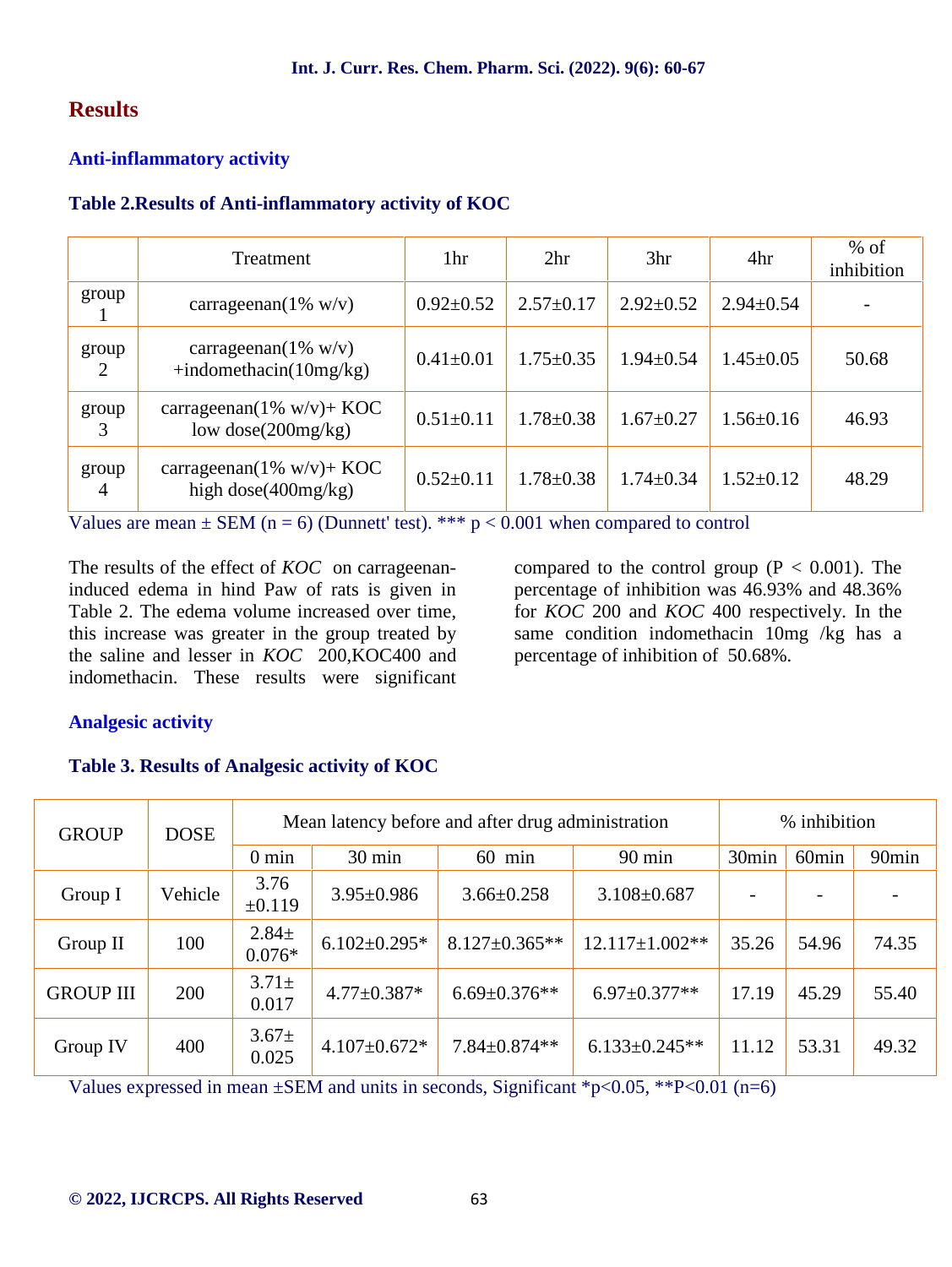Results of hotplate test are presented in Table for drugs respectively. The drug were found to exhibit a dose dependent increase in latency time when compared with control. At 90 minutes, the percent inhibition of two different doses (200 and 400 mg/kg body weight) was 55.40% & 49.32% respectively.

The results of the effect of koc on pain induced by hot plate method are given in Table 3. As Asprin, KOC 200 and KOC 400 significantly increased percentage of reaction time with dose dependent response.



## Figure 1. Effect of KOC on Eddy's hot plate method.

## **Antispasmodic activity**

The compounds presence in KOC showed significant inhibition in ACH induced albino rat ileum contraction. KOC reduce the contraction of albino rat ileum preparation induced by ACH, the real mechanism may be by calcium ions. As the contraction of the KOC was decreased when compared to standard, a more pronounced relaxant effect was observed in Table.

### **Table 4.Dose Response Relationship Observations of Acetylcholine**

| S.No | <b>Concentration/dose</b> | Acetylcholine<br>Response (cm) |  |  |
|------|---------------------------|--------------------------------|--|--|
|      |                           |                                |  |  |
|      | $0.1$ ml                  | 2.8 cm                         |  |  |
|      | $0.2$ ml                  | $3.1 \text{ cm}$               |  |  |
|      | $0.4$ ml                  | 3.5 cm                         |  |  |
|      | $0.8$ ml                  | 3.8 cm                         |  |  |
|      | $6 \text{ ml}$            | $1 \text{ cm}$                 |  |  |

### **Table 5.Dose Response Relationship Observations of Atropine**

|      |                           | <b>Atropine</b>          |  |
|------|---------------------------|--------------------------|--|
| S.No | <b>Concentration/dose</b> | Response (cm)            |  |
|      | $0.1$ ml                  |                          |  |
|      | $0.2$ ml                  | $\overline{\phantom{0}}$ |  |
|      | $0.4$ ml                  | $\overline{\phantom{0}}$ |  |
|      | $0.8$ ml                  |                          |  |
|      | 1.6 ml                    |                          |  |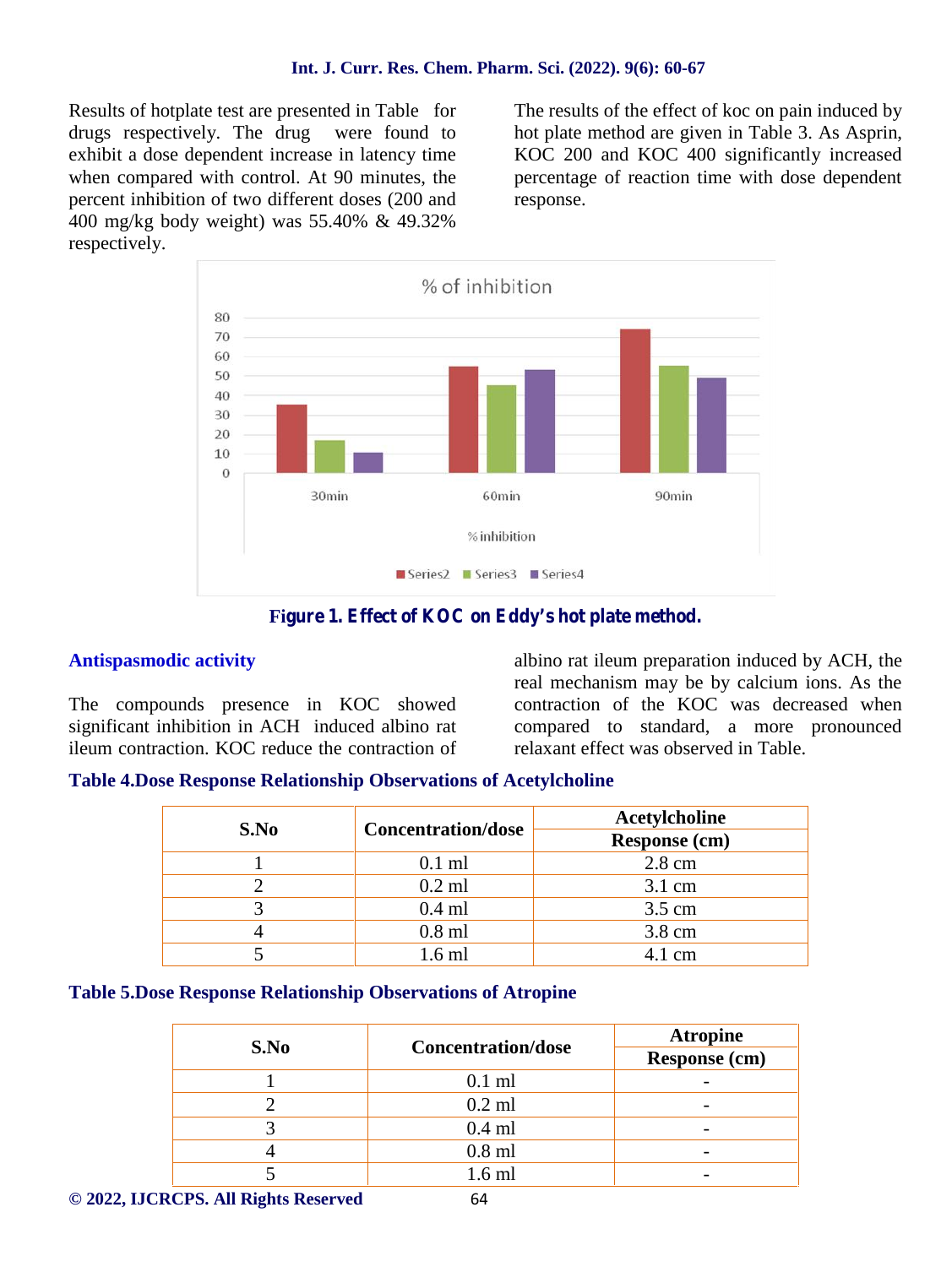#### **Int. J. Curr. Res. Chem. Pharm. Sci. (2022). 9(6): 60-67**

| S.No | <b>Concentration/dose</b> | $Acetylcholine + KOC$<br><b>Response (cm)</b> |  |
|------|---------------------------|-----------------------------------------------|--|
|      |                           |                                               |  |
|      | $0.1$ ml +0.1 ml          | $2.0 \text{ cm}$                              |  |
|      | $0.2$ ml +0.2 ml          | $2.6 \text{ cm}$                              |  |
|      | $0.4$ ml +0.4 ml          | $2.8 \text{ cm}$                              |  |
|      | $0.8$ ml $+0.8$ ml        | 3.2cm                                         |  |
|      | $1.6$ ml + 1.6 ml         | 3.6 cm                                        |  |

#### **Table 6.Dose Response Relationship Observations of Acetylcholine and** *KOC*

### **Table 7.Comparative Dose Response of Acetylcholine followed by KOC**

| S.No.          | Treatment            | Dose(ml)           | Response         | % of response |
|----------------|----------------------|--------------------|------------------|---------------|
|                |                      | $0.1$ ml           | $2.8 \text{ cm}$ | 68.29         |
| $\overline{2}$ |                      | $0.2$ ml           | 3.1 cm           | 75.60         |
| 3              | Acetylcholine        | $0.4$ ml           | 3.5 cm           | 85.36         |
| $\overline{4}$ |                      | $0.8$ ml           | $3.8 \text{ cm}$ | 92.98         |
| 5              |                      | $1.6$ ml           | $4.1 \text{ cm}$ | 100           |
| 6              | Acetylcholine $+KOC$ | 0.1<br>$ml+0.1 ml$ | $2.0 \text{ cm}$ | 55.55         |
| 7              |                      | 0.2<br>$ml+0.2 ml$ | $2.6 \text{ cm}$ | 72.22         |
| 8              |                      | 0.4<br>$ml+0.4 ml$ | $2.8 \text{ cm}$ | 77.77         |
| 9              |                      | 0.8<br>$ml+0.8$ ml | 3.2cm            | 88.88         |
| 10             |                      | 1.6<br>$ml+1.6 ml$ | 3.6 cm           | 100           |

# **Discussion**

**© 2022, IJCRCPS. All Rights Reserved** 65 The carrageenan-induced hind paw oedema model in rats is known to be the acute inflammatory model sensitive to cyclooxygenase (COX) inhibitors and has been used to evaluate the effect of nonsteroidal anti-inflammatory agents (NSAID), which primarily inhibit the cyclooxygenase involved in prostaglandin (PG) synthesis. In case of the time course of oedema development in carrageenan induced paw edema model in rats is generally two phases are found. The first phase, which occurs between 0 to 2.5 h of injection of the phlogistic agent, has been attributed to the release of histamine or serotonin. The edema volume reaches to its maximum approximately 3 h post treatment and then begin to decline. The second phase of inflammatory reaction which is measured at 3h is caused by the release of bradykinin, protease, prostaglandin and lysosome. Therefore, it can be inferred that the

inhibitory effect of the extract on the carrageenan induced inflammation could be due to the inhibition of enzyme cyclooxygenase leading to inhibition of prostaglandin synthesis. Thus, the results of the present study demonstrate that the KOC exhibited acute anti-inflammatory activity in the tested models which was found to be the most effective at higher concentrations employed. The hot plate test is commonly used to test central-mediated anti-nociceptive effects and analgesic effect. The cyclooxygenase pathway promotes inflammatory pain via conversion of AA to PGE2 by COX-2, an important inflammatory mediator. In this study, koc at the dose of 200 and 400 mg/kg significantly increased latency time (during about 60 min in hot plate test) The drug of both the doses showed significant analgesic action compared to the reference drug Asprin 100 mg/kg was found to exhibit higher analgesic activity.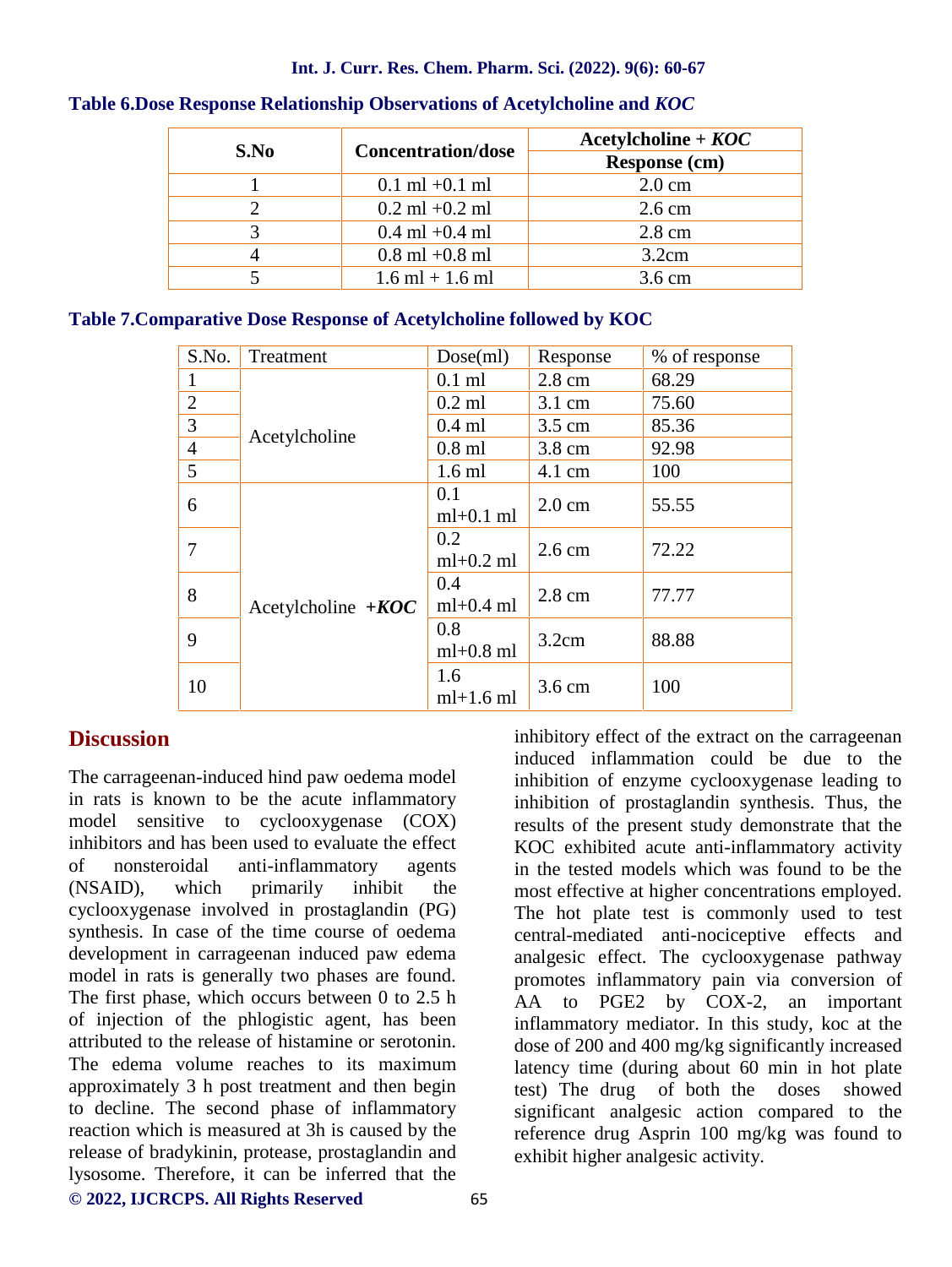# **Conclusion**

In conclusion, the KOC showed dose dependent anti-inflammatory activity in carrageenan induced method and has significant analgesic properties in  $\frac{7}{10}$ . Eddy's hot plate method. The results demonstrate that the test drug was found to more effective in antagonism against ACH at 100µg/ml when compared with the standard antagonistic drug Atropine. From the present findings, it is manifest that the had shown marked anti cholinergic activity in isolated albino rat ileum. And also it is suggested that significantly protected the albino rat against ACH. This study results confirmed the 9. validity of traditional indications of KOC in pain, spasmodic and inflammatory disease conditions.

# **Acknowledgments**

I express my sincere thanks to Dr.A.Manoharan, Professor and HOD, Department of Pothu Maruthuvam, GSMC&H, Palayamkottai for the valuable guidance. I thank to M.Sandhanakumar, M. Pharm., Department of Pharmacology, Arulmigu Kalasalingam College of Pharmacy, Krishnankoil, Srivillputhur for completing this research work.

## **References**

- 1. World Health Organisation. Health of indigenous peoples. Geneva, Switzerland: Factsheets N0 326; 2007.
- 2. Kamboj, V. P. 2000. Herbal Medicine, Current Science, Vol 78, no. 1. 10 Jan.
- 3. Thiagarajan, R. 1998. Gunapadam part 2 & 3;7th edition, Chennai, Dept of Indian Medicine and Homoeopathy.
- 4. Kannusamy pillai, Siddha vaidhya pathartha guna vilakkam, Edition:2016(pg.no:266).
- 5. Murugesa Mudhaliyar.K.S., Gunapadam Mooligai Vaguppu(Part-1),Department of Indian Medicine and Homeopathy,Chennai-106:2013, page no.175 and 176.
- 6. Chattopadhyay RN, Chattopadhyay R, Roy S, Moitra SK. A simple method for plethysmometric measurement of paw

volume of small laboratory animals in evaluation of anti-inflammatory effects. Bull Calcutta School Trop Med *34:*1986; 5-8.

- 7. Mahibalan S, Gopal N, Shanmuga Pandian P and Jasmine S, Anti-inflammatory activity of various extracts of *Hedyotis umbellata* linn. *Natural products 4:* 2008; 184-186.
- 8. N. Narayanan., P. Thirugnanasambantham, S. Viswanathan, V. Vijayasekaran, E. Sukumar, *J. Ethanopharmacol*, *65*,1999, 237-241.
- 9. MS Saluja, B Sangameswaran,A Sharma N Manocha, A Husain. Analgesic and Antiinflammatory Activity of a Marketed Poly herbal Formulation (PHF). International Journal of Pharma Professional"s Research 2010.
- 10. Sherrdhara CS, Vaidhya VP, Vagdevi HM, Latha KP, Muralikrishna KS, *et al.* Screening of Bauhinia purpurea Linn. for analgesic and anti – inflammatory activities. *Indian J Pharmacol*, *41*, 2009; 75-9.
- 11. Winter CA, Porter CC, Effect of alterations in the side chain upon antiinflammatory and liver glycogen activities of hydrocortisone esters. *J. Am. Pharm. Assoc. Sci. Educ*., *46 (9):* 1957,515-519.
- 12. Swingle KF, Shideman FE, Phases of the inflammatory response to subcutaneous implantation of cotton pellet and their modification by certain anti-inflammatory agent, *J Pharmacol Exp Ther 183(1)*,1972, 226-234.
- 13. Shah A. S., Alagawadi K. R. Antiinflammatory, analgesic and antipyretic properties of Thespesia populnea Soland ex. Correa seed extracts and its fractions in animal models. Journal of Ethnopharmacology. 2011; 137(3):1504–1509.
- 0.0.Adeyemi, S.O.Okpo, and O.O.Ogunti, "Analgesic and antiinflammatory effects of the aqueous extract of leaves of Persea americana Mill (Lauraceae)," Fitoterapia, vol. 73, no. 5,

#### **© 2022, IJCRCPS. All Rights Reserved** 66